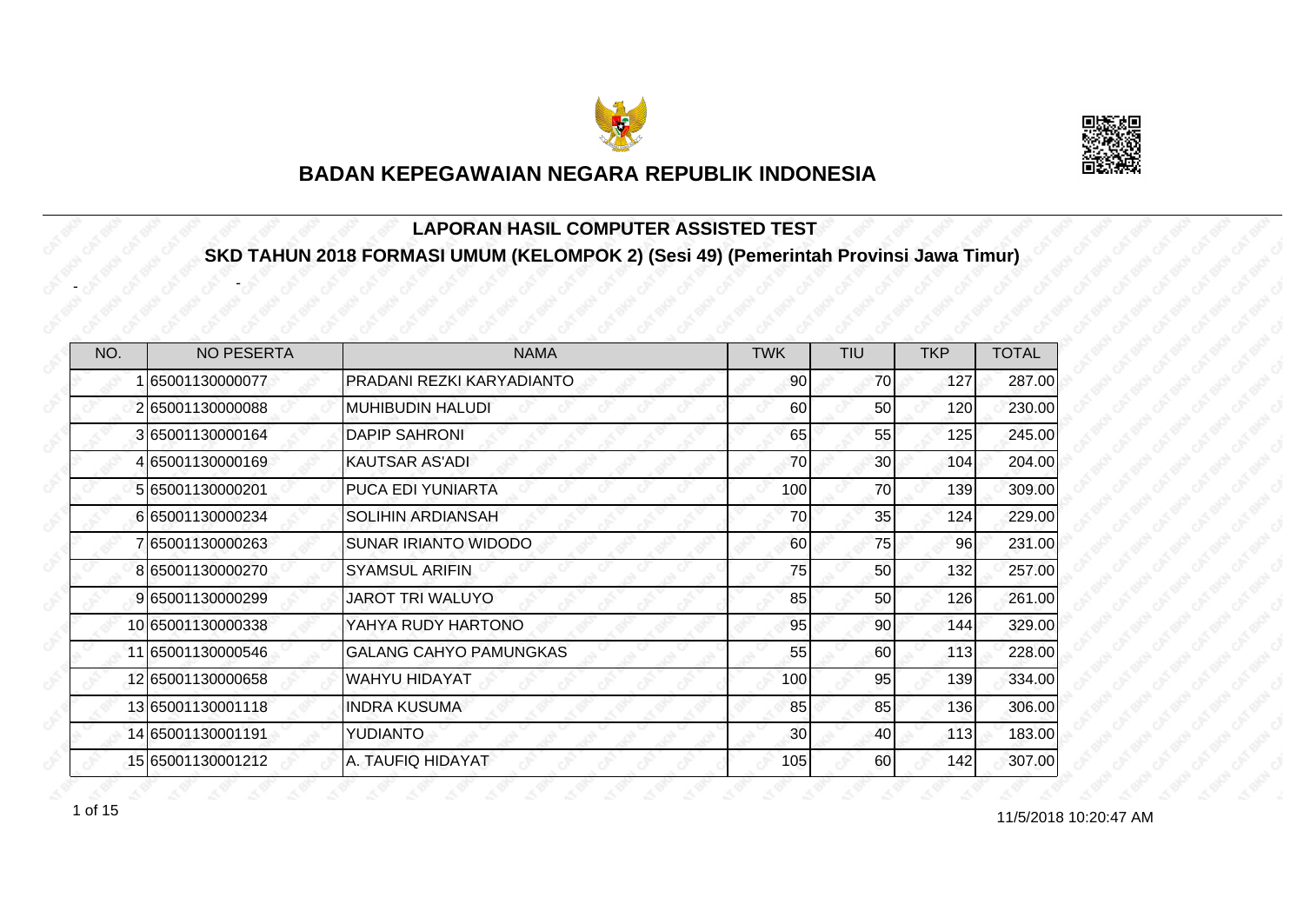



|  | 16 65001130001286 | YANUAR PRASETYANTO NUGROHO   | 85  | 70  | 111 | 266.00 |
|--|-------------------|------------------------------|-----|-----|-----|--------|
|  | 17 65001130001305 | <b>KARSU</b>                 | 60  | 45  | 103 | 208.00 |
|  | 18 65001130001397 | ZHENDY WIDYA PRADIPTYA       | 75  | 75  | 132 | 282.00 |
|  | 19 65001130001416 | MUHAMAD SETYO WIYONO         | 120 | 60  | 126 | 306.00 |
|  | 20 65001130001561 | <b>AGUNG LAKSONO PRIBADI</b> | 80  | 80  | 123 | 283.00 |
|  | 21 65001130001615 | <b>WARIH EKA PRASTYA</b>     | 100 | 50  | 111 | 261.00 |
|  | 22 65001130001858 | <b>MARTA ADITAMA</b>         | 100 | 75  | 136 | 311.00 |
|  | 23 65001130001870 | <b>MASBAHUR ROZIQI</b>       | 100 | 105 | 149 | 354.00 |
|  | 24 65001130001973 | ELMAN DWY ANDHRI WIBHOWO     | 60  | 40  | 121 | 221.00 |
|  | 25 65001130002088 | <b>HARUN HARDIYANTO</b>      | 65  | 35  | 128 | 228.00 |
|  | 26 65001130002159 | <b>NUR WAHID ALIHSAN</b>     | 55  | 35  | 115 | 205.00 |
|  | 27 65001130002816 | EKO JAYANTO                  | 100 | 85  | 98  | 283.00 |
|  | 28 65001130002995 | <b>ADITYA EKO PRASETYO</b>   | 85  | 95  | 128 | 308.00 |
|  | 29 65001130003012 | <b>BONY HARIYANTO</b>        | 100 | 85  | 139 | 324.00 |
|  | 30 65001130003057 | <b>SUNARTO</b>               | 100 | 85  | 111 | 296.00 |
|  | 31 65001130003059 | <b>SYARA VIONITA</b>         | 125 | 85  | 136 | 346.00 |
|  | 32 65001130003139 | <b>SAIFUDIN RIFAI</b>        | 60  | 65  | 125 | 250.00 |
|  | 33 65001130003320 | <b>FERY PINDA SAGI</b>       | 80  | 95  | 118 | 293.00 |
|  | 34 65001130003323 | <b>FIRMAN SYAH</b>           | 75  | 65  | 134 | 274.00 |
|  | 35 65001130003447 | <b>NUR RAKHMAT BAIKHAQQI</b> | 60  | 60  | 134 | 254.00 |
|  | 36 65001130003490 | RAKA HARDYANTO               | 65  | 35  | 117 | 217.00 |

11/5/2018 10:20:47 AM 2 of 15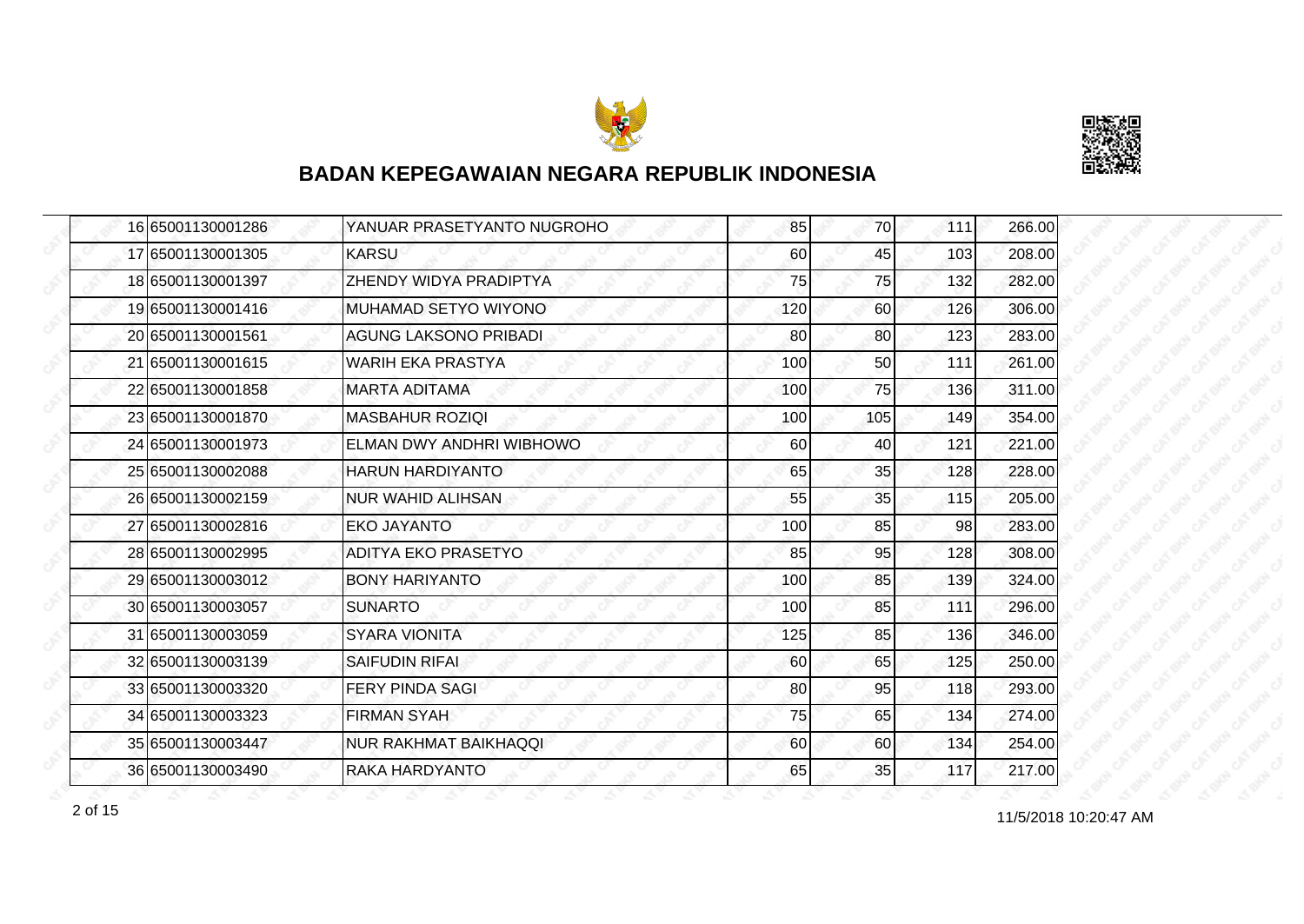



| 37 65001130003711 | ULUNG KARYA PRIMANDANI            | 45              | 60  | 126 | 231.00 |
|-------------------|-----------------------------------|-----------------|-----|-----|--------|
| 38 65001130003767 | <b>SULISTIYONO</b>                | 90              | 70  | 124 | 284.00 |
| 39 65001130003778 | <b>GUNAWAN</b>                    | 125             | 55  | 130 | 310.00 |
| 40 65001130004011 | <b>MOHAMMAD CHAIRUL AMIN</b>      | 90 <sub>l</sub> | 65  | 138 | 293.00 |
| 41 65001130004208 | <b>WAHYU NUR HIDAYAT</b>          | 75              | 75  | 136 | 286.00 |
| 42 65001130004873 | <b>ACHMAD ANDYKA</b>              | 95              | 40  | 149 | 284.00 |
| 43 65001130004879 | DZIKRULLAH HAKAM ALLIF MUBARAK    | 110             | 105 | 126 | 341.00 |
| 44 65001130005299 | FERRY FERNANDHA WAHYU DWI JATMIKA | 75              | 85  | 130 | 290.00 |
| 45 65001130005377 | <b>NAFIUL ANWAR</b>               | 130             | 85  | 141 | 356.00 |
| 46 65001130005403 | RISKI PUTRA AYU DISTIRA           | 100             | 75  | 141 | 316.00 |
| 47 65001130007564 | <b>ZAEN NUR FUADI</b>             | 60              | 75  | 137 | 272.00 |
| 48 65001130007799 | <b>BUDI FUAD HASAN</b>            | 65              | 75  | 96  | 236.00 |
| 49 65001130007818 | <b>GALIH RENDHI SETIAWAN</b>      | 70              | 40  | 125 | 235.00 |
| 50 65001130007844 | <b>DEDIK HARI KRISTANTO</b>       | 85              | 95  | 134 | 314.00 |
| 51 65001130007846 | <b>DENNY RAHMAN PERDANA</b>       | 90              | 55  | 133 | 278.00 |
| 52 65001130007873 | <b>TESAR ZEIN BURHANSYAH</b>      | 75              | 90  | 135 | 300.00 |
| 53 65001130008358 | <b>GUNUNG MAHENDRA</b>            | 115             | 45  | 122 | 282.00 |
| 54 65001130008370 | PUJO PRASETIYO RAMADHAN           | 95              | 100 | 119 | 314.00 |
| 55 65001130008503 | <b>HERU SETIONO</b>               | 85              | 60  | 107 | 252.00 |
| 56 65001130009757 | <b>AGUS SETIAWAN</b>              | 100             | 125 | 141 | 366.00 |
| 57 65001130011114 | <b>GALIH BUDI IRAWAN</b>          | 95              | 50  | 124 | 269.00 |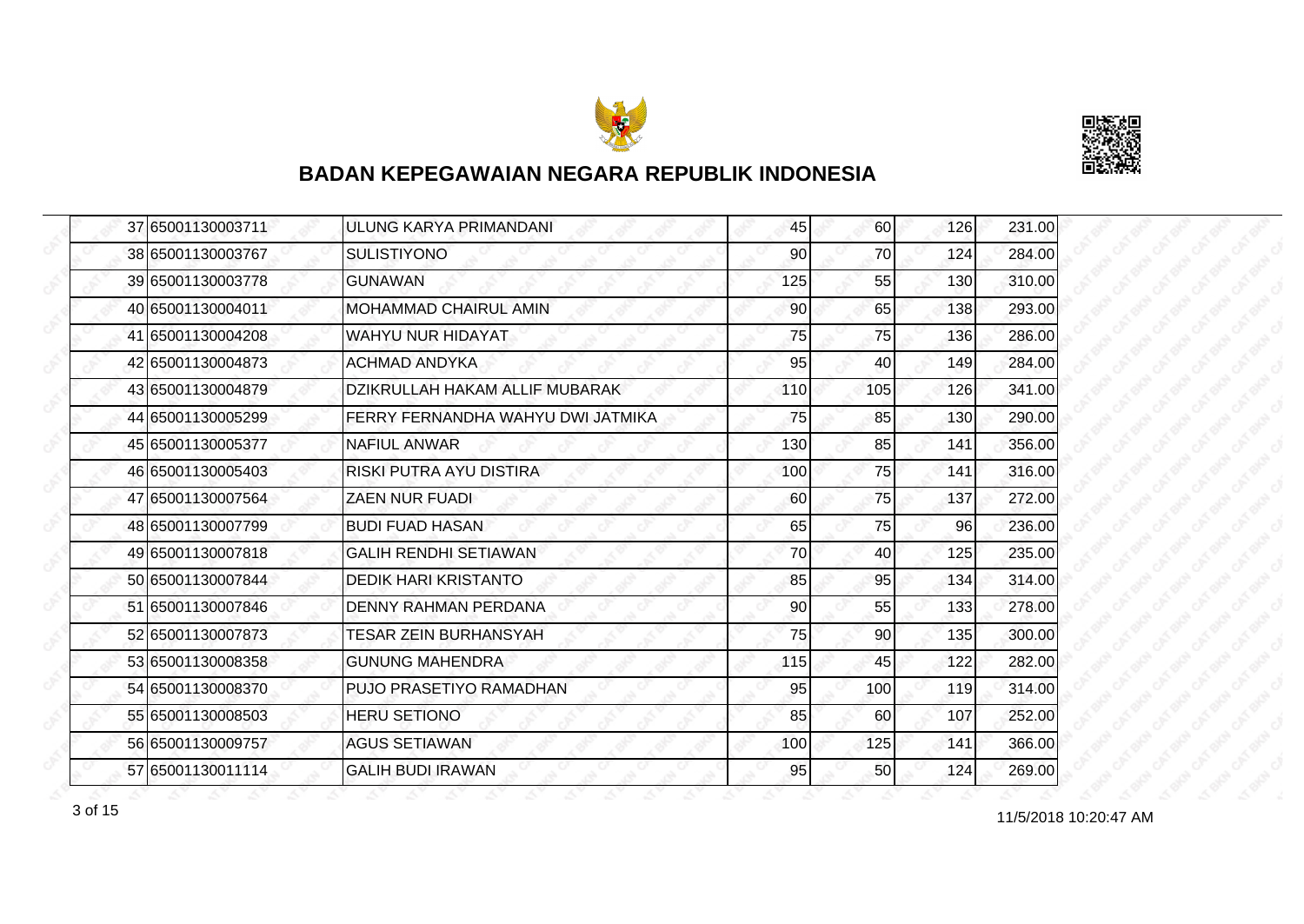



|  | 58 65001130011183 | <b>SAEFUL BACHRUDIN</b>         | 95  | 100 <sub>l</sub> | 134 | 329.00 |
|--|-------------------|---------------------------------|-----|------------------|-----|--------|
|  | 59 65001130011186 | <b>TANTER TARIGAN</b>           | 85  | 90               | 134 | 309.00 |
|  | 60 65001130011199 | <b>ADI SUPRIYANTO</b>           | 60  | 30               | 126 | 216.00 |
|  | 61 65001130011323 | <b>BAHTIAR HARTANTO</b>         | 35  | 85               | 126 | 246.00 |
|  | 62 65001130011837 | WIDYA HESTU MARHENDRA           | 90  | 60               | 107 | 257.00 |
|  | 63 65001130012318 | ANDHIEKA TARUNA BHAKTIE PRAWOTO | 100 | 50               | 133 | 283.00 |
|  | 64 65001130013144 | TAUFIK SANI SANTOSO             | 95  | 90 <sub>1</sub>  | 116 | 301.00 |
|  | 65 65001130014594 | VARIZAL AMIR                    | 90  | 70               | 125 | 285.00 |
|  | 66 65001130015925 | <b>BAYU KURNIAWAN</b>           | 125 | 75               | 140 | 340.00 |
|  | 67 65001130016458 | <b>GALIH PRAWASTO AFFANDI</b>   | 100 | 80               | 129 | 309.00 |
|  | 68 65001130016494 | <b>HARMOKO SAGALA</b>           | 80  | 60               | 134 | 274.00 |
|  | 69 65001130017993 | <b>AUZINI AN-ASYKUR</b>         | 80  | 70               | 139 | 289.00 |
|  | 70 65001130018080 | <b>WISNU HANDOYO</b>            | 85  | 35               | 120 | 240.00 |
|  | 71 65001130018409 | MOECHAMAD MIRZA AL INSAN J      | 100 | 70               | 124 | 294.00 |
|  | 72 65001230000097 | <b>MURO'ATUL QIBTIYAH</b>       | 80  | 40               | 118 | 238.00 |
|  | 7365001230000120  | <b>DIANA FITRI LESTARI</b>      | 90  | 45               | 128 | 263.00 |
|  | 74 65001230000186 | <b>KARLIA MUSVITA SARI</b>      | 85  | 75               | 117 | 277.00 |
|  | 75 65001230000221 | <b>EKA SRI RAHAYU</b>           | 60  | 40               | 113 | 213.00 |
|  | 76 65001230000224 | <b>VITTA AMELIA SUPARNO</b>     | 95  | 60               | 141 | 296.00 |
|  | 77 65001230000255 | <b>FAJAR FEBRY ANGGRAENY</b>    | 110 | 80               | 129 | 319.00 |
|  | 78 65001230000298 | <b>SITI ROHMIATIN</b>           | 65  | 75               | 131 | 271.00 |

11/5/2018 10:20:47 AM 4 of 15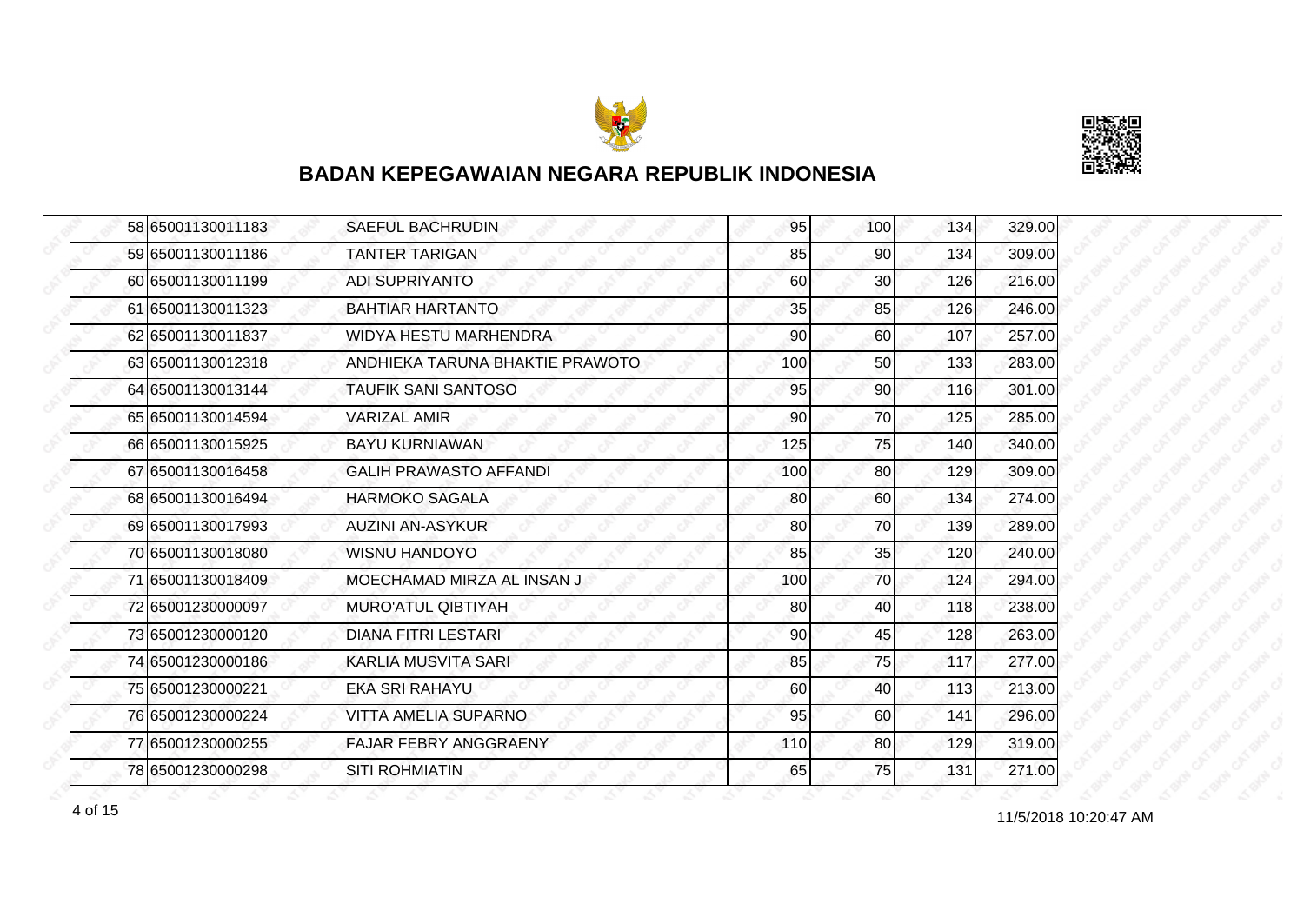



| 79 65001230000450 | <b>EVI VIANA SOPHIA</b>      | 75              | 70              | 132 | 277.00 |
|-------------------|------------------------------|-----------------|-----------------|-----|--------|
| 80 65001230000462 | <b>INA SULASTRI</b>          | 65              | 60              | 113 | 238.00 |
| 81 65001230000524 | YESI IRIANTI                 | 80              | 90 <sub>1</sub> | 118 | 288.00 |
| 82 65001230000659 | FITRI WIJI LESTARI           | 65              | 50              | 123 | 238.00 |
| 83 65001230000723 | <b>ANITA DWI KURNIASARI</b>  | 80              | 30              | 139 | 249.00 |
| 84 65001230000747 | <b>ERNIA RUSITARURY</b>      | 85              | 45              | 133 | 263.00 |
| 85 65001230000755 | ANITA NUR HIDAYAH            | 55              | 50              | 123 | 228.00 |
| 86 65001230001159 | <b>DIAN KHOFIFAH</b>         | 120             | 90              | 105 | 315.00 |
| 87 65001230001175 | <b>AYU WIDIANI</b>           | 105             | 60              | 129 | 294.00 |
| 88 65001230001198 | <b>ANDRIANI</b>              | 80              | 55              | 137 | 272.00 |
| 89 65001230001410 | <b>CHANTIKA ENNO APRILLA</b> | 95              | 55              | 126 | 276.00 |
| 90 65001230001487 | <b>CHUSNUL ISTIQOMAH</b>     | 110             | 70              | 126 | 306.00 |
| 91 65001230001526 | NI'MATUL QOMARIYAH           | 85              | 100             | 135 | 320.00 |
| 92 65001230001532 | <b>NIA KISWAHYUTI</b>        | 65              | 30              | 66  | 161.00 |
| 93 65001230001553 | <b>WARDIANA APRILLIA</b>     | 80              | 55              | 142 | 277.00 |
| 94 65001230001562 | <b>NIKE FEBRIYAN RIYASA</b>  | 90              | 50              | 108 | 248.00 |
| 95 65001230001589 | <b>SITI NURJANNAH</b>        | 65              | 50              | 118 | 233.00 |
| 96 65001230001614 | <b>SRI SULIH RETNOWATI</b>   | 85              | 80              | 123 | 288.00 |
| 97 65001230001740 | YULYA AMBARA WIDHIYANTI      | 70              | 60              | 118 | 248.00 |
| 98 65001230001817 | YUSAFA CITRA PRAHASTYA       | 90 <sub>0</sub> | 105             | 138 | 333.00 |
| 99 65001230002056 | YEKTI SUKMA ADYASTRI         | 60              | 105             | 102 | 267.00 |

11/5/2018 10:20:47 AM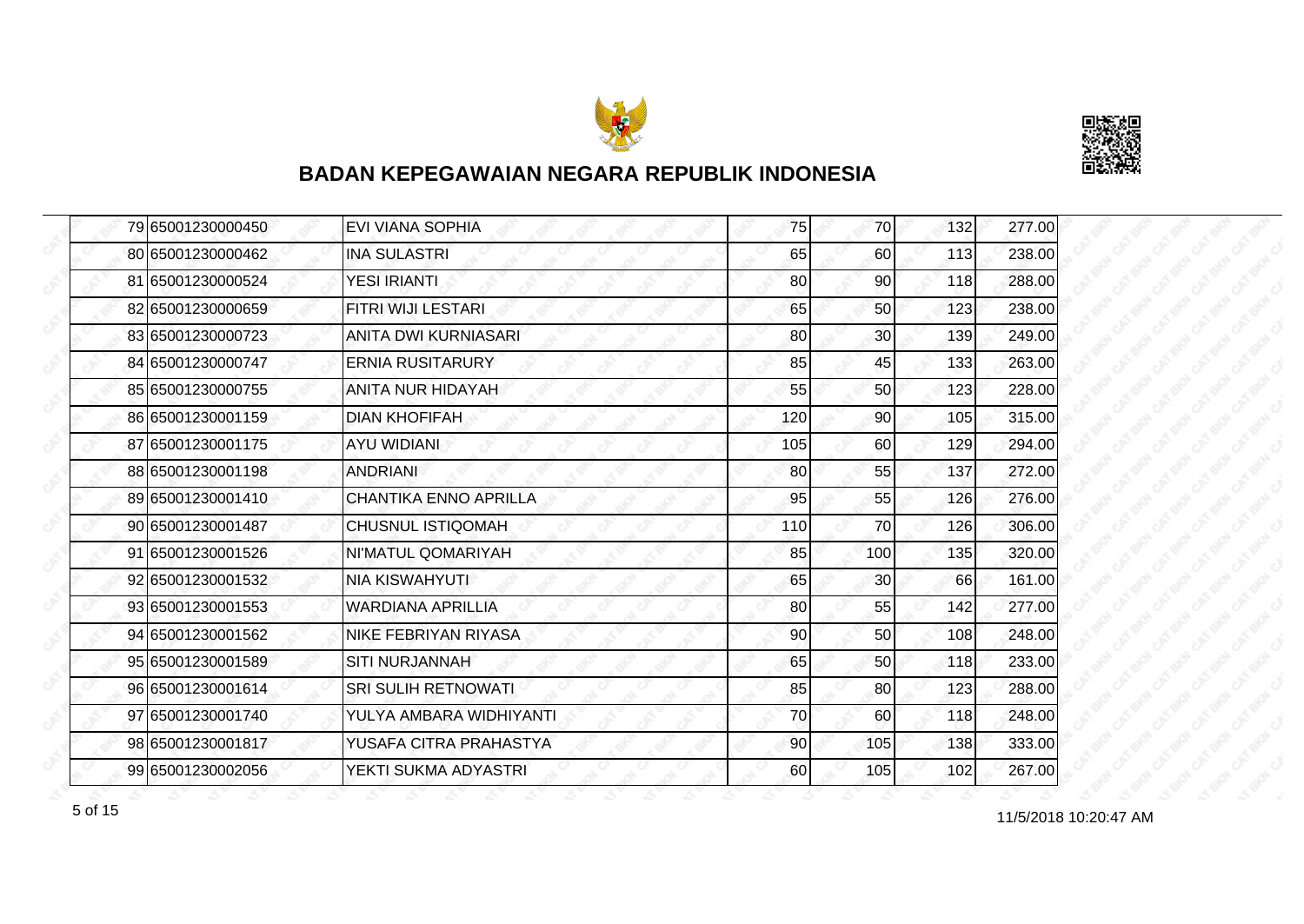



| 100 65001230002264 | YUNIA RAHMAWATI                 | 85  | 85              | 129 | 299.00 |
|--------------------|---------------------------------|-----|-----------------|-----|--------|
| 101 65001230002569 | ANNI WIDAT RACHMAWATI           | 110 | 30 <sub>1</sub> | 131 | 271.00 |
| 102 65001230002605 | ROMIDA UNTARI                   | 75  | 35              | 131 | 241.00 |
| 103 65001230002639 | <b>FITRI KASANTI</b>            | 100 | 80              | 129 | 309.00 |
| 104 65001230002664 | <b>APRESITA WIHARANI</b>        | 110 | 85              | 143 | 338.00 |
| 105 65001230002728 | <b>ILZAMATUL MUKARROMAH</b>     | 110 | 85              | 115 | 310.00 |
| 106 65001230002763 | DWI RIFKY RAHMIA EVIONANTI      | 85  | 65              | 140 | 290.00 |
| 107 65001230003054 | HANUN NA' IMAH, S. PD           | 115 | 60              | 143 | 318.00 |
| 108 65001230003097 | <b>RESTI ARI WIDAYANTI</b>      | 65  | 50              | 127 | 242.00 |
| 109 65001230003358 | <b>NIDA ANISATUS SHOLIHAH</b>   | 55  | 55              | 124 | 234.00 |
| 110 65001230003459 | <b>GARNIS HERLINA</b>           | 95  | 85              | 134 | 314.00 |
| 111 65001230003510 | <b>ENGGAR KUSUMANINGTYAS</b>    | 85  | 55              | 127 | 267.00 |
| 112 65001230003581 | <b>LILIS YULIANI</b>            | 90  | 85              | 139 | 314.00 |
| 113 65001230003820 | RISKA AYU WULANDARI             | 85  | 70              | 130 | 285.00 |
| 114 65001230004525 | RIF'ATUL UMMAH                  | 70  | 105             | 127 | 302.00 |
| 115 65001230004828 | <b>SITI NURUL WAHYUNI</b>       | 60  | 65              | 125 | 250.00 |
| 116 65001230004897 | <b>BINTARI RETNOWATI</b>        | 105 | 105             | 133 | 343.00 |
| 117 65001230004905 | <b>DINI YULIANTI</b>            | 65  | 55              | 150 | 270.00 |
| 118 65001230004907 | EIRINDA RIZKA KUSUMA            | 95  | 100             | 136 | 331.00 |
| 119 65001230004922 | <b>INDAH KURNIA PERMATASARI</b> | 85  | 80              | 127 | 292.00 |
| 120 65001230004932 | <b>IRANI DAMAYANTI</b>          | 85  | 75              | 123 | 283.00 |

11/5/2018 10:20:47 AM 6 of 15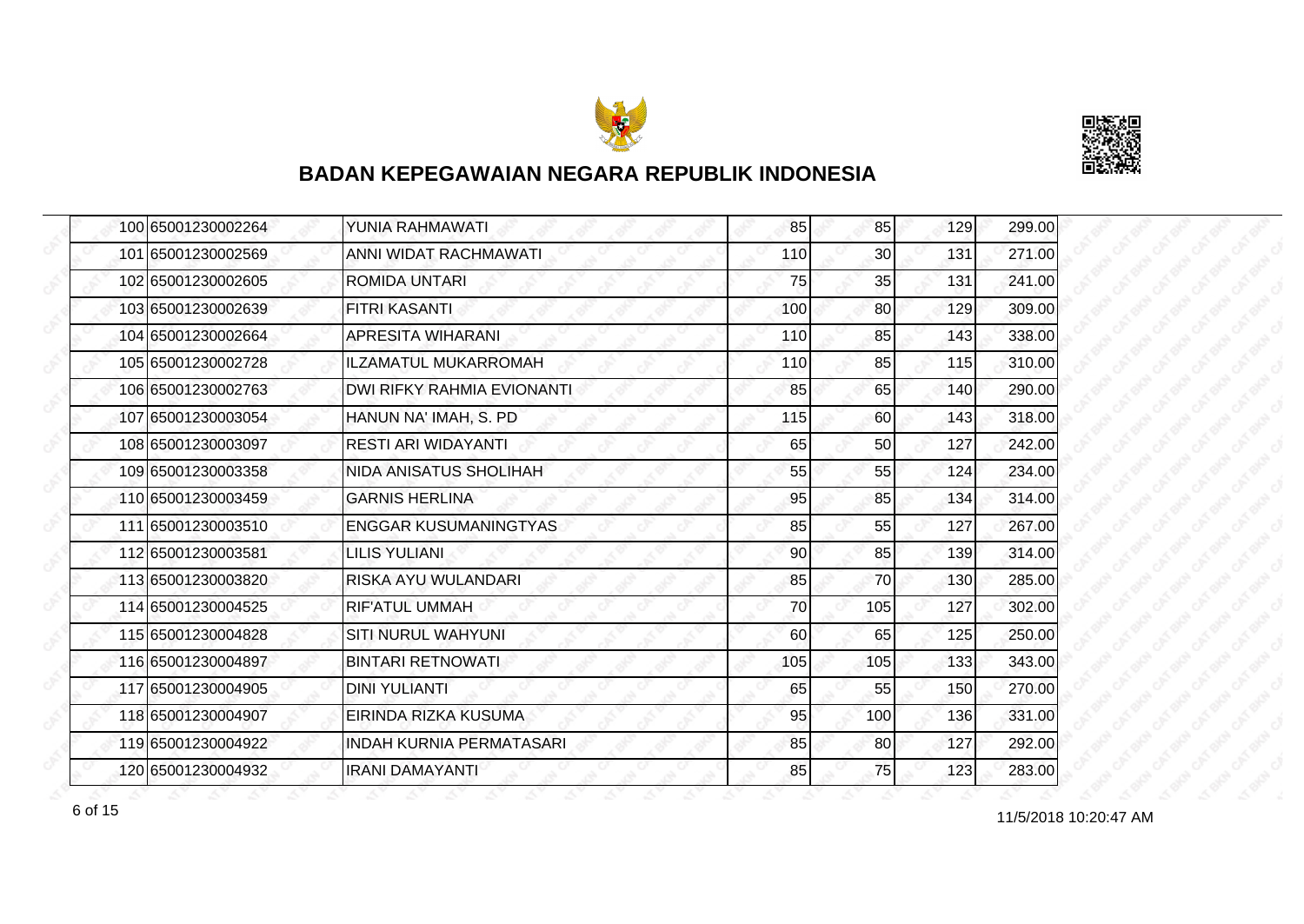



| 121 65001230004968 | <b>MENTARI AYU DIANA PUTRI</b> | 100 | 65        | 130 | 295.00 |
|--------------------|--------------------------------|-----|-----------|-----|--------|
| 122 65001230004995 | <b>NUR NIHAYATI</b>            | 65  | 30        | 135 | 230.00 |
| 123165001230005016 | SINTESA DINDA ROUDHOTUL JANNAH | 85  | 110       | 130 | 325.00 |
| 124 65001230005052 | <b>AMALIA ANGGIT UTAMI</b>     | 115 | 100       | 126 | 341.00 |
| 125 65001230005371 | <b>ARIFATUL KHADIQOH</b>       | 75  | 105       | 114 | 294.00 |
| 126 65001230005530 | <b>LULUK SERSIANA</b>          | 95  | 85        | 123 | 303.00 |
| 127 65001230005649 | NURUL HIDAYATI NAFI'AH         | 80  | 85        | 124 | 289.00 |
| 128 65001230005785 | NUR AFRIDA FEBRIANTI           | 95  | 80        | 129 | 304.00 |
| 129 65001230006044 | RISKI AMALIA                   | 70  | 70        | 141 | 281.00 |
| 130 65001230006049 | <b>RIZKY RAHMATIKA</b>         | 90  | 90        | 128 | 308.00 |
| 131 65001230006174 | YESSY AMALIA FADHLILLAH        | 75  | 65        | 127 | 267.00 |
| 132 65001230006177 | <b>UMROH ATUS SHOLIKHAH</b>    | 95  | 105       | 142 | 342.00 |
| 133 65001230006187 | <b>SANTI ANDRIANI</b>          | 85  | 80        | 110 | 275.00 |
| 134 65001230006192 | RETNO WAHYU KUSUMA             | 100 | 55        | 137 | 292.00 |
| 135 65001230006202 | <b>DINI ARIATI PRIHASTUTI</b>  | 100 | 65        | 122 | 287.00 |
| 136 65001230006207 | ARIANI DIAN WULANDARI          | 100 | 100       | 148 | 348.00 |
| 137 65001230006381 | AYYIMA APRILIA ZAUZAN          | 90  | 45        | 136 | 271.00 |
| 138 65001230006453 | <b>HESTI CAHYANING WULAN</b>   | 60  | 55        | 117 | 232.00 |
| 139 65001230006459 | ADE SINDY ISNAINI              | 75  | 75        | 118 | 268.00 |
| 140 65001230006465 | ANA NUR ADIYATI                | 100 | <b>60</b> | 127 | 287.00 |
| 141 65001230006483 | <b>TANTRI LISTIAMAYA</b>       | 110 | 90        | 136 | 336.00 |

11/5/2018 10:20:47 AM 7 of 15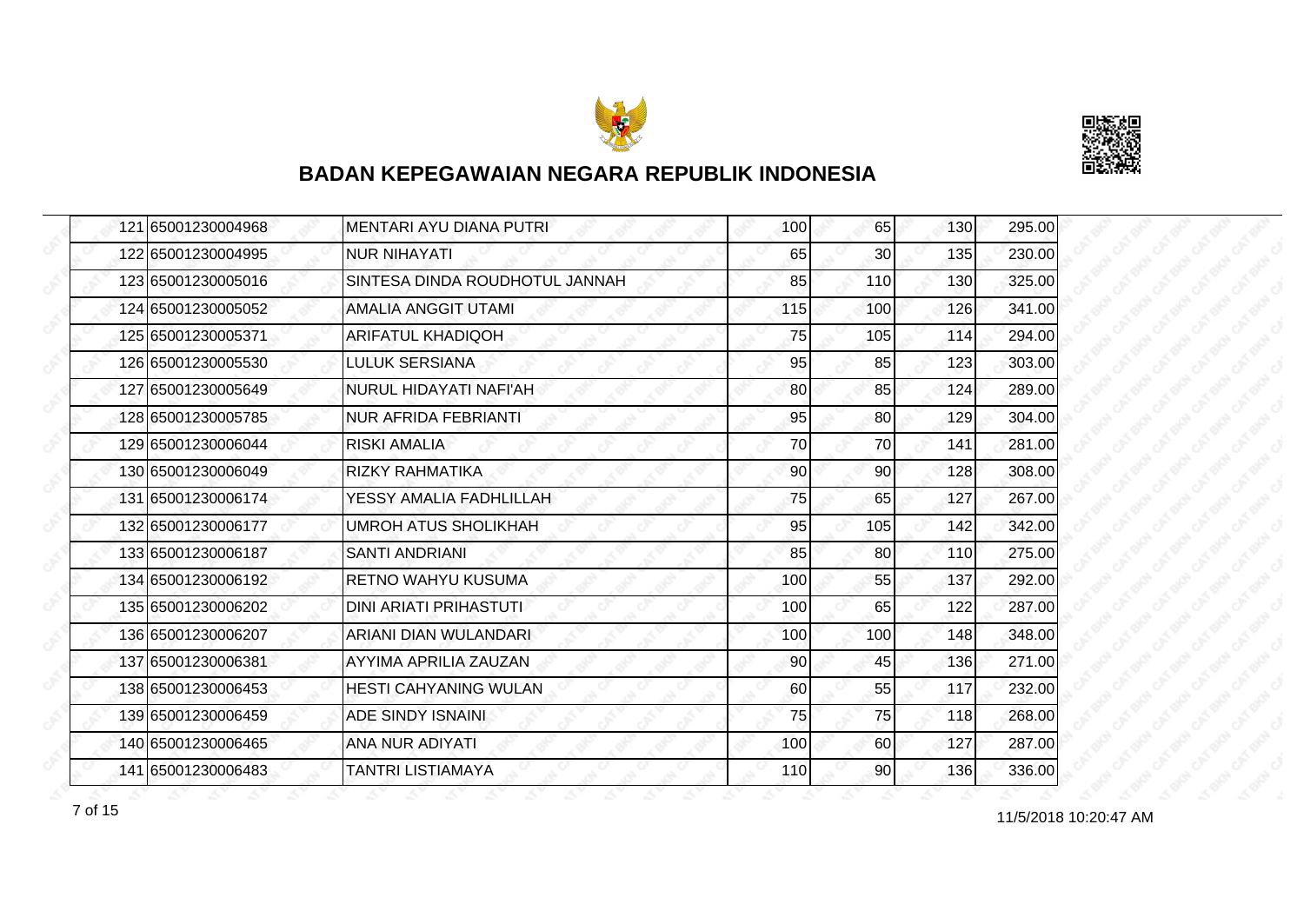



| 142 65001230006494 | <b>NILA NOFIYANTI</b>         | 85  | 60  | 139 | 284.00 |
|--------------------|-------------------------------|-----|-----|-----|--------|
| 143 65001230006500 | LIS SETYOWATI, S.PD           | 75  | 95  | 140 | 310.00 |
| 144 65001230006501 | <b>KHOIRIYAH</b>              | 70  | 30  | 125 | 225.00 |
| 145 65001230006511 | <b>HEPPY KURNIA SARI</b>      | 60  | 40  | 112 | 212.00 |
| 146 65001230006518 | <b>DIAN RATNASARI</b>         | 65  | 75  | 105 | 245.00 |
| 147 65001230006636 | <b>EVI ARIYANI</b>            | 90  | 30  | 133 | 253.00 |
| 148 65001230006638 | <b>EVA PERMATASARI</b>        | 90  | 95  | 132 | 317.00 |
| 149 65001230006651 | <b>ENGGAR SUKOWATI</b>        | 110 | 55  | 149 | 314.00 |
| 150 65001230006705 | <b>SELVY PUSPITASARI</b>      | 95  | 60  | 141 | 296.00 |
| 151 65001230006715 | <b>SITTI NUR AINI</b>         | 60  | 75  | 117 | 252.00 |
| 152 65001230006757 | <b>WURI TARZIA</b>            | 105 | 70  | 132 | 307.00 |
| 153 65001230006869 | YUNIYU NAILATUR ROUHAH        | 60  | 60  | 102 | 222.00 |
| 154 65001230006902 | <b>SHINTA NOVARIANTI</b>      | 100 | 80  | 123 | 303.00 |
| 155 65001230008009 | AZIZAH FUTUKHAH               | 75  | 110 | 131 | 316.00 |
| 156 65001230008015 | <b>DEVI AMBARWATI</b>         | 95  | 70  | 130 | 295.00 |
| 157 65001230008241 | <b>DIANA RIMA ROSIKHA</b>     | 75  | 85  | 111 | 271.00 |
| 158 65001230008668 | <b>NUR LAILATUL KHOIRIYAH</b> | 95  | 75  | 119 | 289.00 |
| 159 65001230008759 | <b>WIWIK FITRIA NINGSIH</b>   | 90  | 75  | 145 | 310.00 |
| 160 65001230011329 | VIRONIKA CANDRA DEWI          | 90  | 75  | 131 | 296.00 |
| 161 65001230012483 | <b>ANJAR WIJIARTI</b>         | 65  | 50  | 124 | 239.00 |
| 162 65001230012489 | <b>AZIZATUL MAGHFIROH</b>     | 65  | 60  | 137 | 262.00 |

11/5/2018 10:20:47 AM 8 of 15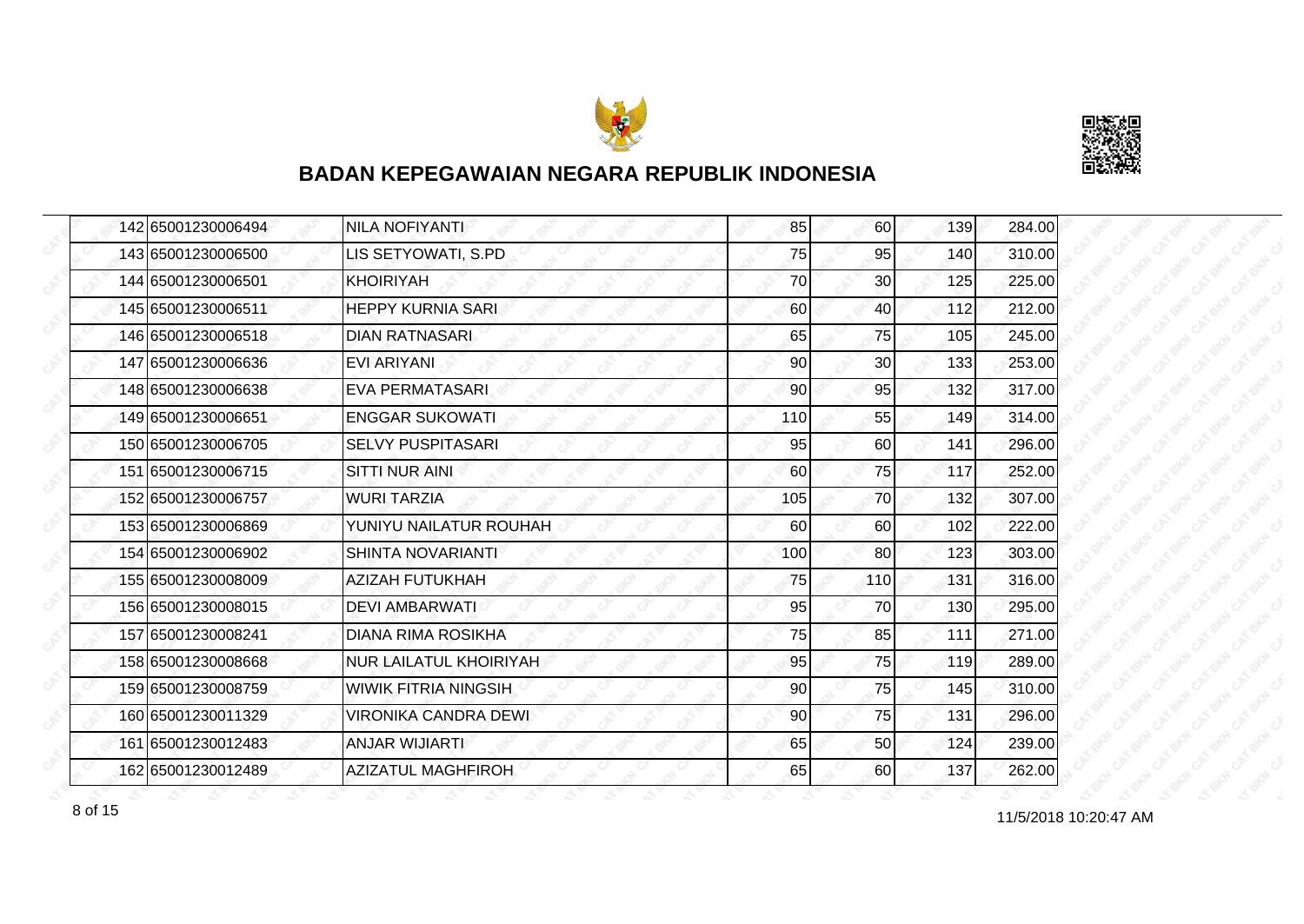



| 163 65001230012512 | <b>DESTRIYANA</b>          | 115 | 100 <sub>l</sub> | 135 | 350.00 |
|--------------------|----------------------------|-----|------------------|-----|--------|
| 164 65001230012517 | <b>DEWI ANGGRAENI</b>      | 85  | 75               | 128 | 288.00 |
| 165 65001230012524 | <b>DWI TYAS FAJARWATI</b>  | 100 | 70               | 74  | 244.00 |
| 166 65001230012571 | DINNY ANANDA BERLIANA      | 75  | 95               | 110 | 280.00 |
| 167 65001230012576 | <b>HAMIDATUL ROHMA</b>     | 135 | 55               | 138 | 328.00 |
| 168 65001230012580 | <b>ISTAFAROTUN NISA'</b>   | 120 | 110              | 137 | 367.00 |
| 169 65001230012587 | OKTAVIA LAKSMI BESTARI     | 65  | 75               | 130 | 270.00 |
| 170 65001230012593 | PRADITA LINGGA PRATIWI     | 105 | 75               | 119 | 299.00 |
| 171 65001230012597 | RIANI RAHAYU ROJAK         | 95  | 35               | 124 | 254.00 |
| 172 65001230012604 | TRI YUNITA RAHMADINI       | 105 | 100              | 134 | 339.00 |
| 173 65001230012813 | <b>DIANA MAYASARI</b>      | 80  | 75               | 119 | 274.00 |
| 174 65001230012827 | <b>ENDANG MUJIATI</b>      | 105 | 60               | 133 | 298.00 |
| 175 65001230013291 | <b>CINDY WINDYASARI</b>    | 95  | 90               | 131 | 316.00 |
| 176 65001230013296 | <b>DIAN FITRIANI</b>       | 115 | 60               | 147 | 322.00 |
| 177 65001230013298 | <b>DIAN SULISTIANI</b>     | 85  | 90               | 117 | 292.00 |
| 178 65001230013304 | <b>EPISCIA HALLA ALFIA</b> | 85  | 75               | 137 | 297.00 |
| 179 65001230013307 | <b>EVVI ERNAWATI</b>       | 105 | 65               | 133 | 303.00 |
| 180 65001230013309 | <b>KHUSNUL KHOTIMAH</b>    | 115 | 105              | 136 | 356.00 |
| 181 65001230013313 | <b>LAILI ISTIKHOMAH</b>    | 100 | 55               | 133 | 288.00 |
| 182 65001230013315 | <b>MUSLIMAH KURNIAWATI</b> | 110 | 70               | 119 | 299.00 |
| 183 65001230013324 | <b>NINA IZATI</b>          | 90  | 85               | 128 | 303.00 |

11/5/2018 10:20:47 AM 9 of 15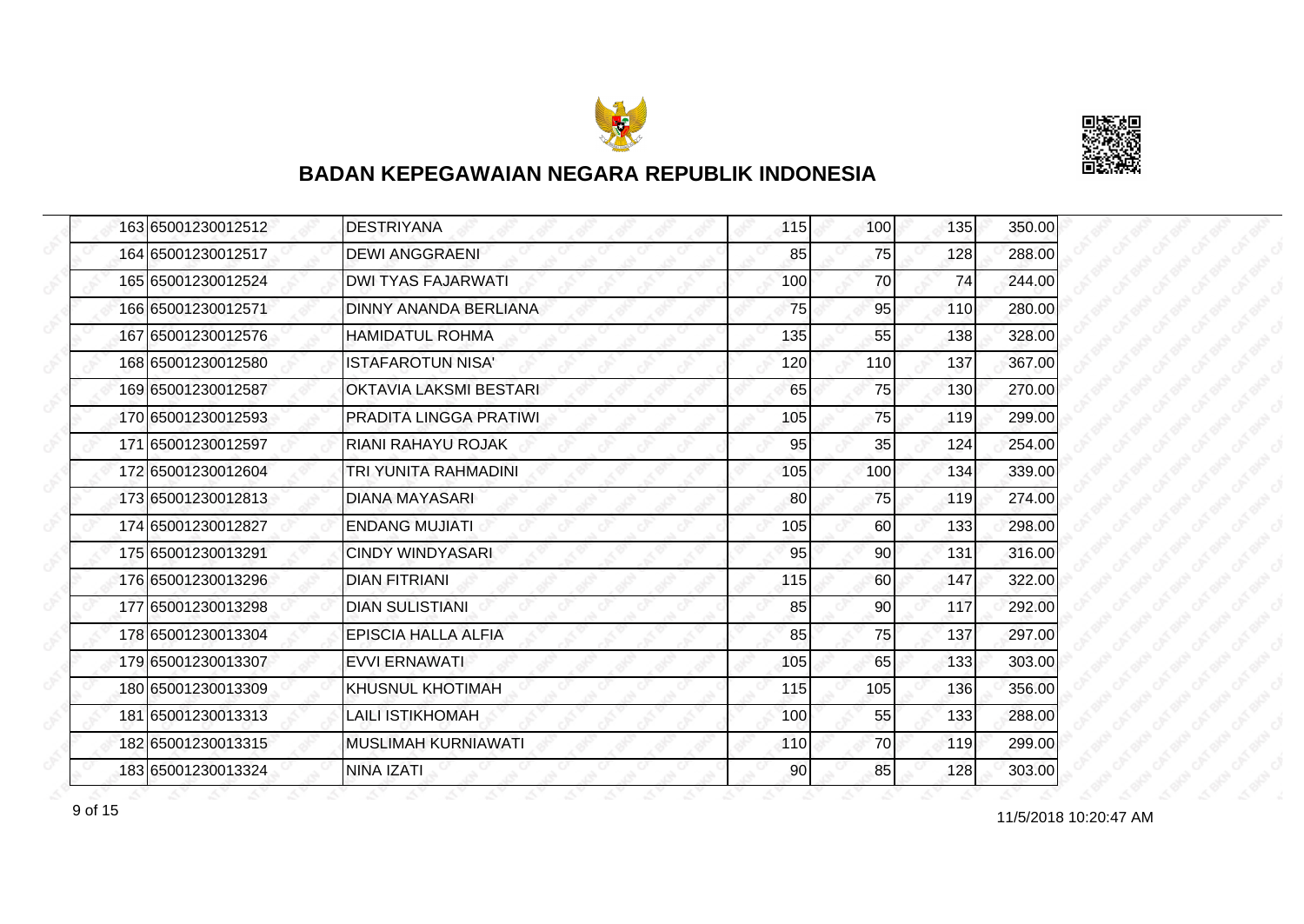



| 184 65001230013330 | PUSPITA WAHYUNING GUSTI        | 95  | 65              | 140 | 300.00 |
|--------------------|--------------------------------|-----|-----------------|-----|--------|
| 185 65001230013346 | VARDANING TYAS KUSUMANINGRUM   | 100 | 55              | 141 | 296.00 |
| 186 65001230013347 | <b>VENI IVANSARI</b>           | 85  | 25              | 125 | 235.00 |
| 187 65001230013349 | <b>WAHYU ESTHI RAHMAWATI</b>   | 85  | 105             | 131 | 321.00 |
| 188 65001230013429 | <b>FETTY ILMA SAHALA</b>       | 100 | 90              | 133 | 323.00 |
| 189 65001230013470 | LISTIYANA RISKI LELA WIJAYANTI | 75  | 95              | 126 | 296.00 |
| 190 65001230013505 | NIA KURNIAWATI                 | 110 | 90 <sub>0</sub> | 134 | 334.00 |
| 191 65001230013764 | PUTRI WAHYU WULANDARI          | 75  | 90              | 136 | 301.00 |
| 192 65001230013783 | RISKA PRESTI PARAMITA          | 80  | 55              | 129 | 264.00 |
| 193 65001230015451 | <b>ARUM NUR KURNIYAH</b>       | 80  | 35              | 118 | 233.00 |
| 194 65001230015497 | CARTIKA SUKMA VANIDYA S.       | 75  | 85              | 131 | 291.00 |
| 195 65001230015563 | <b>NENCY MUKTI NINGRUM</b>     | 95  | 80              | 136 | 311.00 |
| 196 65001230015571 | RIZKA ZAKIYYA MUFIDA           | 115 | 80              | 146 | 341.00 |
| 197 65001230015639 | TIARA FATIH MAHARANI           | 45  | 85              | 131 | 261.00 |
| 198 65001230015642 | <b>WETA SIWI MADIYANTI</b>     | 95  | 90              | 123 | 308.00 |
| 199 65001230016184 | <b>NISHRUL LAILI</b>           | 60  | 30 <sup>1</sup> | 119 | 209.00 |
| 200 65001230016196 | <b>NUR WAHYUNI</b>             | 105 | 70              | 135 | 310.00 |
| 201 65001230016201 | NURINA WINATA SARI             | 105 | 65              | 133 | 303.00 |
| 202 65001230016209 | RAHAJENG VIARIZKY M.           | 90  | 40              | 128 | 258.00 |
| 203 65001230016234 | TITIN INDRIYANI                | 85  | 80              | 129 | 294.00 |
| 204 65001230017384 | DELVIA NANDA ASRIYANTO         | 70  | 95              | 133 | 298.00 |

11/5/2018 10:20:47 AM 10 of 15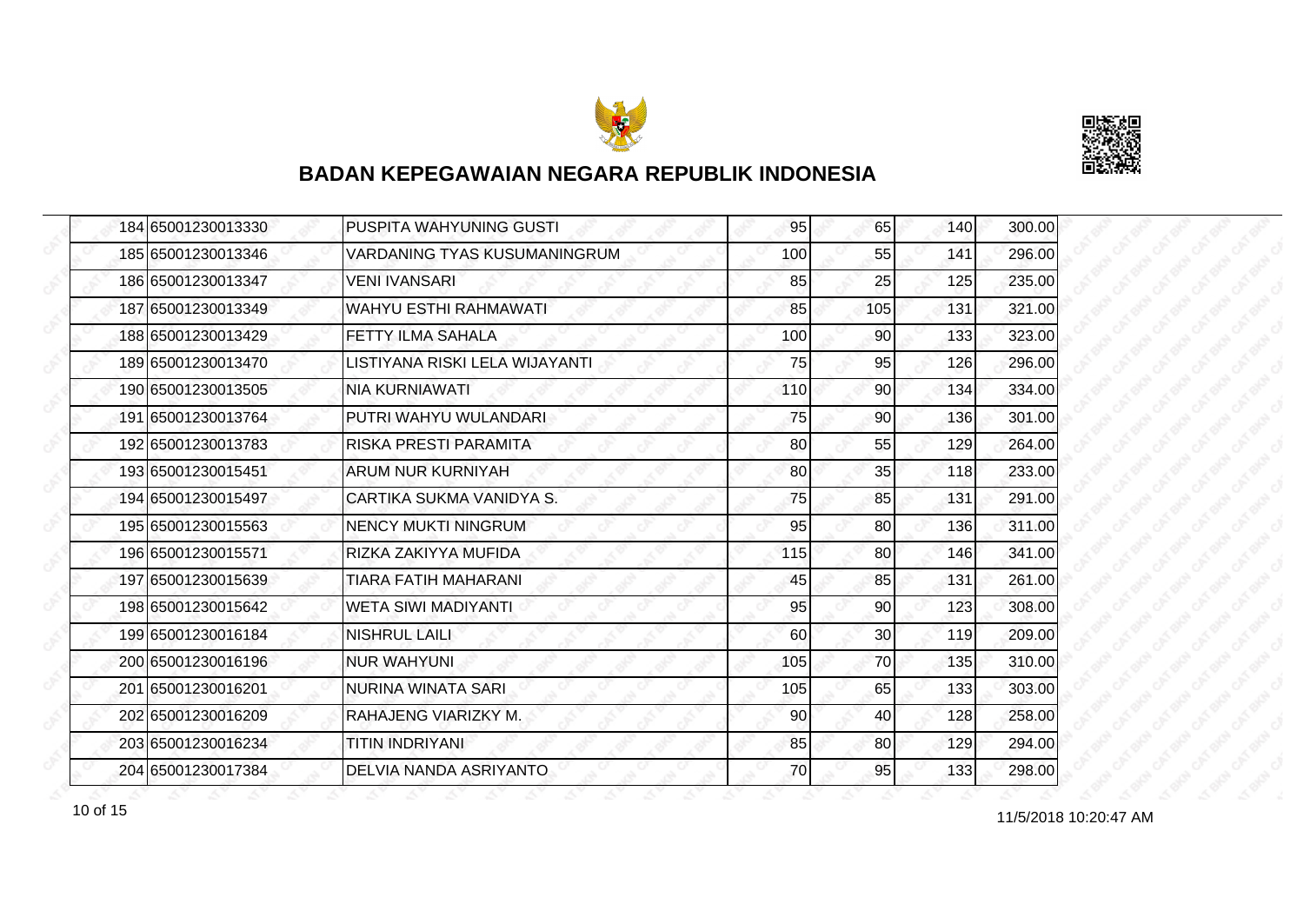



| 205 65001230017393 | <b>DEWI AISYAH</b>                    | 80  | <b>60</b>       | 106 | 246.00 |
|--------------------|---------------------------------------|-----|-----------------|-----|--------|
| 206 65001230017396 | ETIKA SARI                            | 90  | 70              | 133 | 293.00 |
| 207165001230017415 | LENNY AGUSTINA ASTARI                 | 105 | 95              | 130 | 330.00 |
| 208 65001230017473 | <b>MELIA ADILITA ARIFIN</b>           | 70  | 30 <sub>1</sub> | 124 | 224.00 |
| 209 65001230017485 | NITA MURLIANDA                        | 70  | 85              | 118 | 273.00 |
| 210 65001230017489 | <b>QENIS TSANIYATUL ADIBA</b>         | 75  | 80              | 135 | 290.00 |
| 211 65001230017495 | SHINTIA OKTAVIAN PUJI SETYORINI       | 115 | 85              | 141 | 341.00 |
| 212 65001230017518 | ABRILIA OCTAVIANITA                   | 100 | 60I             | 113 | 273.00 |
| 213 65001230018284 | SANTI WIDIASARI                       | 85  | 115             | 131 | 331.00 |
| 214 65001230019417 | APRELIA DWI LESTARI                   | 95  | 85              | 128 | 308.00 |
| 215 65001230020038 | DEVIE JANE IM AQUARIESTA RIZKI ARLIND | 80  | 85              | 114 | 279.00 |
| 216165001230020040 | <b>DEWI MULYANI</b>                   | 110 | 110             | 109 | 329.00 |
| 217 65001230020043 | <b>EKA PUNGKY APRIL RIANA</b>         | 95  | 70              | 120 | 285.00 |
| 218 65001230020044 | ELLYSA YUNIAR EKA WARDHANI            | 60  | 90              | 127 | 277.00 |
| 219 65001230020050 | LIZA MONIKA YULIANA                   | 85  | 75              | 132 | 292.00 |
| 220 65001230020052 | MARITA IKA PUTRI PERTIWI              | 95  | 105             | 138 | 338.00 |
| 221 65001230020055 | NASTITI ANUNG NINDITASARI             | 100 | 50              | 139 | 289.00 |
| 222 65001230020057 | PIPIT PUSPITO RESMI                   | 95  | 105             | 130 | 330.00 |
| 223 65001230020060 | İRIZKICHA DYANTARI PUTRI              | 95  | 95              | 125 | 315.00 |
| 224 65001230020061 | WIDYANI DHUHA BLETTIA                 | 70  | 105             | 150 | 325.00 |
| 225 65001230020063 | YUNI MURDIYANTI                       | 85  | 75              | 125 | 285.00 |

11/5/2018 10:20:47 AM 11 of 15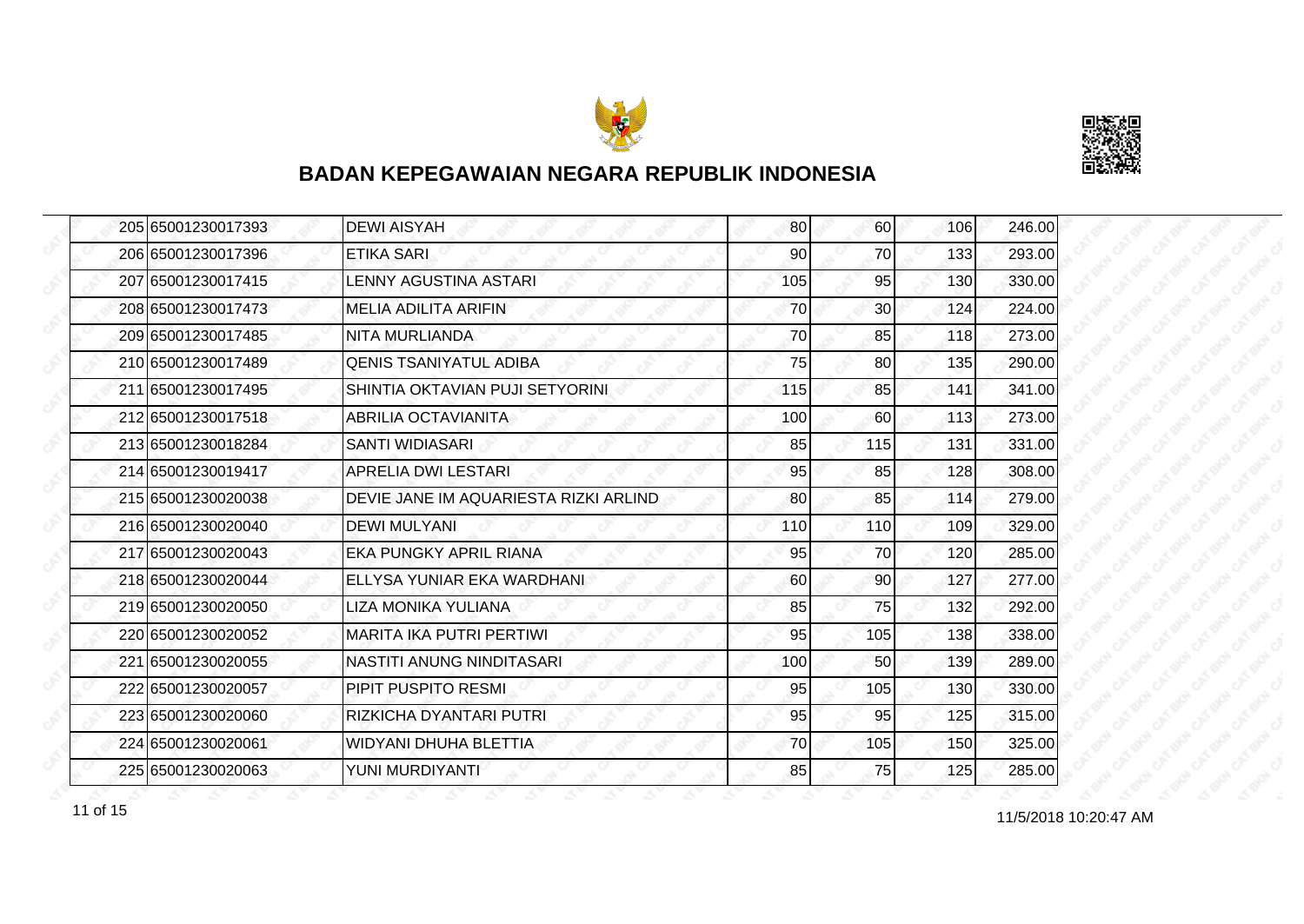



| 226 65001230020069 | YUNITA MEGA PRATIWI              | 85  | 85              | 119 | 289.00 |
|--------------------|----------------------------------|-----|-----------------|-----|--------|
| 227 65001230020073 | YUVITA DWI AGNIE BESTYANA        | 75  | 85              | 117 | 277.00 |
| 228 65001230020152 | <b>DURORIN HUMAIRO</b>           | 100 | 75              | 127 | 302.00 |
| 229 65001230020466 | <b>PUJI IKA FARIRIS</b>          | 45  | 40              | 127 | 212.00 |
| 230 65001230020514 | <b>SITI AISYA</b>                | 85  | 55              | 116 | 256.00 |
| 231 65001230022180 | <b>DIAN IKA PURNAMASARI</b>      | 70  | 50              | 110 | 230.00 |
| 232 65001230022518 | KARTIKA LORANTINA                | 85  | 50 <sub>l</sub> | 121 | 256.00 |
| 233 65001230022529 | RAHMAWATI HUSNUL KHOTIMAH        | 65  | 55              | 125 | 245.00 |
| 234 65001230022779 | <b>GHETRIZ NOVIAN ANGGRAESTY</b> | 95  | 105             | 117 | 317.00 |
| 235 65001230022811 | DINASTI PUTRI BUANA RESTU ILLAHI | 85  | 65              | 92  | 242.00 |
| 236 65001230022815 | ETRI DIRVANI RIZKIA GIRENDHA     | 85  | 85              | 119 | 289.00 |
| 237 65001230022859 | RIBKA KURNIA KRISDAYANTI         | 80  | 80              | 142 | 302.00 |
| 238 65001230023416 | WINDA WARDIATI                   | 70  | 65              | 126 | 261.00 |
| 239 65001230023530 | KIKI WAHYUROSITA                 | 65  | 60              | 124 | 249.00 |
| 240 65001230023534 | PINKHA WIDYA SEPTIANI            | 80  | 75              | 134 | 289.00 |
| 241 65001230023885 | PUPUT DWI PUTRI NUGRAHENI        | 85  | 75              | 129 | 289.00 |
| 242 65001230023894 | <b>RENY PUSPITASARI</b>          | 110 | 85              | 130 | 325.00 |
| 243 65001230024012 | <b>INDAH MUSTIKO NINGRUM</b>     | 110 | 100             | 127 | 337.00 |
| 244 65001230024061 | WAHYU FITRIA ASMA'ATI            | 70  | 55              | 137 | 262.00 |
| 245 65001230024067 | WINDA RAHMA DANY                 | 70  | 85              | 134 | 289.00 |
| 246 65001230024630 | <b>DESYANI LUTFIHTANINGRUM</b>   | 110 | 110             | 128 | 348.00 |

11/5/2018 10:20:47 AM 12 of 15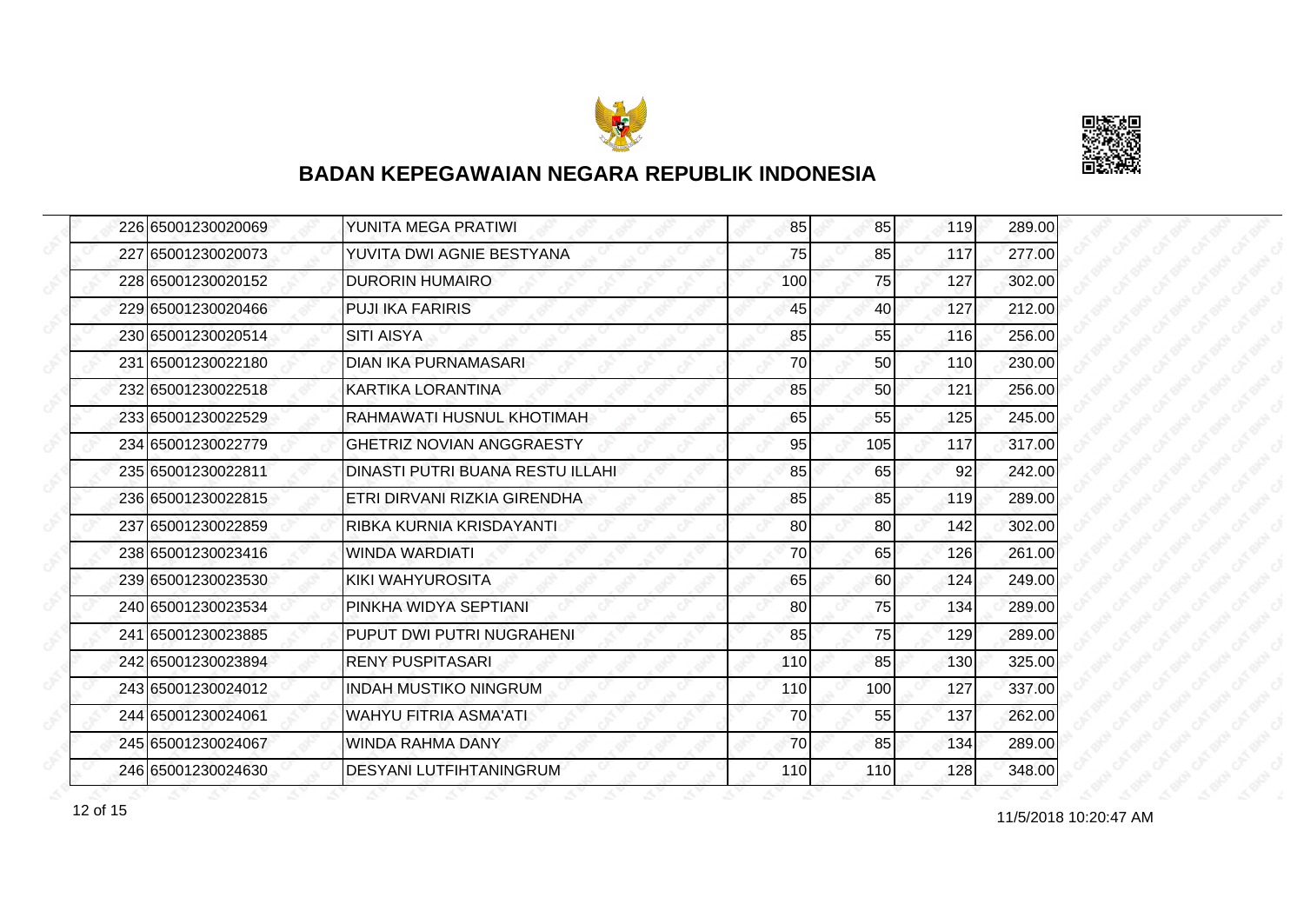



| 247 65001230024781 | <b>ARDHIANSYIH RITKOFANY FARADINNA</b> | 80  | 95        | 129      | 304.00 |
|--------------------|----------------------------------------|-----|-----------|----------|--------|
| 248 65001230024790 | <b>ANGGI NOVITASARI</b>                | 75  | 75        | 120      | 270.00 |
| 249 65001230024873 | AMALIYA CHOIRIYATUNNA'IM               | 85  | 100       | 134      | 319.00 |
| 250 65001230024882 | <b>AGUSTIA PUTRI AMANDA</b>            | 85  | 85        | 136      | 306.00 |
| 251 65001230025367 | ANITA PUTRI WULANDARI                  | 70  | <b>75</b> | 124      | 269.00 |
| 252 65001230025370 | <b>AYUDYA DWI ANGGRAENI</b>            | 85  | 100       | 132      | 317.00 |
| 253 65001230025372 | RAISTAMALA NEDIASANI                   | 60  | 95        | 118      | 273.00 |
| 254 65001230025378 | ROSYIDIANA NURHAYATI                   | 70  | 80        | 149      | 299.00 |
| 255 65001230025379 | SALFINEA LAILATUL MARETA               | 80  | 65        | 131      | 276.00 |
| 256 65001230025392 | <b>DESTRI NUR' AYNI</b>                | 95  | 55        | 148      | 298.00 |
| 257 65001230025393 | ERIA YULIANI                           | 85  | 85        | 121      | 291.00 |
| 258 65001230025398 | <b>IVON AYU LESTARI</b>                | 65  | 60        | 139      | 264.00 |
| 259 65001230025400 | LADIKA FATIMAH AZ ZAHRO                | 70  | 60        | 125      | 255.00 |
| 260 65001230025403 | MAY SHINTA SAPUTRI TJINDERA            | 105 | 90        | 131      | 326.00 |
| 261 65001230025407 | NOURITA KUSMA SAFITRI                  | 105 | 70        | 138      | 313.00 |
| 262 65001230025408 | <b>RANI HASTARI</b>                    | 80  | 90        | 136      | 306.00 |
| 263 65001230025410 | <b>RIRIN MARDIANA</b>                  | 85  | 110       | 133      | 328.00 |
| 264 65001230025413 | RIZKA MILADYAH FAUZAN                  | 70  | 75        | 116      | 261.00 |
| 265 65001230025428 | <b>NOVI AMBAR WATI</b>                 | 100 | 55        | 126      | 281.00 |
| 266 65001230025430 | RIANANDA TITISARI                      | 95  | 75        | 128      | 298.00 |
| 267 65001230025433 | YUNIAR TYAS FITRIANA                   | 75  | 60        | $\Omega$ | 135.00 |

11/5/2018 10:20:47 AM 13 of 15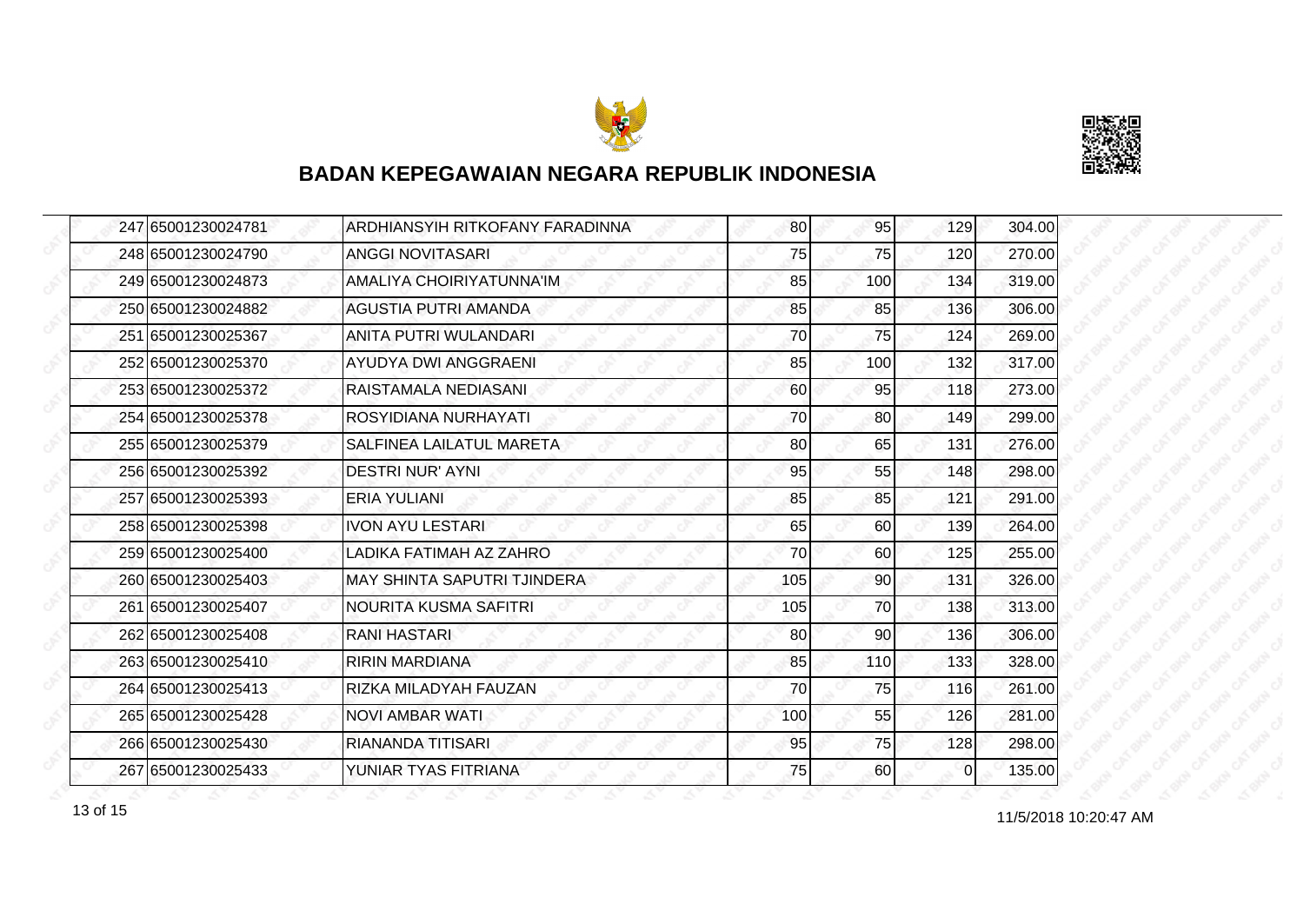



| 268 65001230025435 | <b>DINI SYAFITRI</b>          | 85              | 90  | 135 | 310.00 |
|--------------------|-------------------------------|-----------------|-----|-----|--------|
| 269165001230025443 | LIA RUDIYANTI                 | 85              | 80  | 138 | 303.00 |
| 270 65001230027146 | <b>WAHYUNI</b>                | 75              | 75  | 121 | 271.00 |
| 271 65001230027199 | <b>DWINANDA SRI HARDHINI</b>  | 80              | 100 | 135 | 315.00 |
| 272 65001230027201 | <b>DYAH LESTARI MUKTI</b>     | 85              | 40  | 122 | 247.00 |
| 273 65001230027669 | SEPTIANI AYU WARDHANI         | 75              | 70  | 131 | 276.00 |
| 274165001230027675 | PRIMA ANGGUN NUZULIA          | 95              | 70  | 119 | 284.00 |
| 275165001230027683 | YULY PURWATININGSIH           | 110 <b> </b>    | 65  | 137 | 312.00 |
| 276 65001230027695 | LISKA SAFITRI                 | 80              | 50  | 128 | 258.00 |
| 277 65001230027736 | <b>FITRATUS RAHMI DINYATI</b> | 80              | 75  | 137 | 292.00 |
| 278165001230027750 | MARIATUL QIBTIYAH             | 60              | 70  | 126 | 256.00 |
| 279165001230027762 | NILNA ROHMATUL MAGHFIROH      | 70              | 50  | 124 | 244.00 |
| 280 65001230027776 | NOVITA PUTRI NARISWARI        | 90 <sub>l</sub> | 85  | 123 | 298.00 |
| 281 65001230027926 | SRI LIA WULANDARI             | 75              | 75  | 140 | 290.00 |